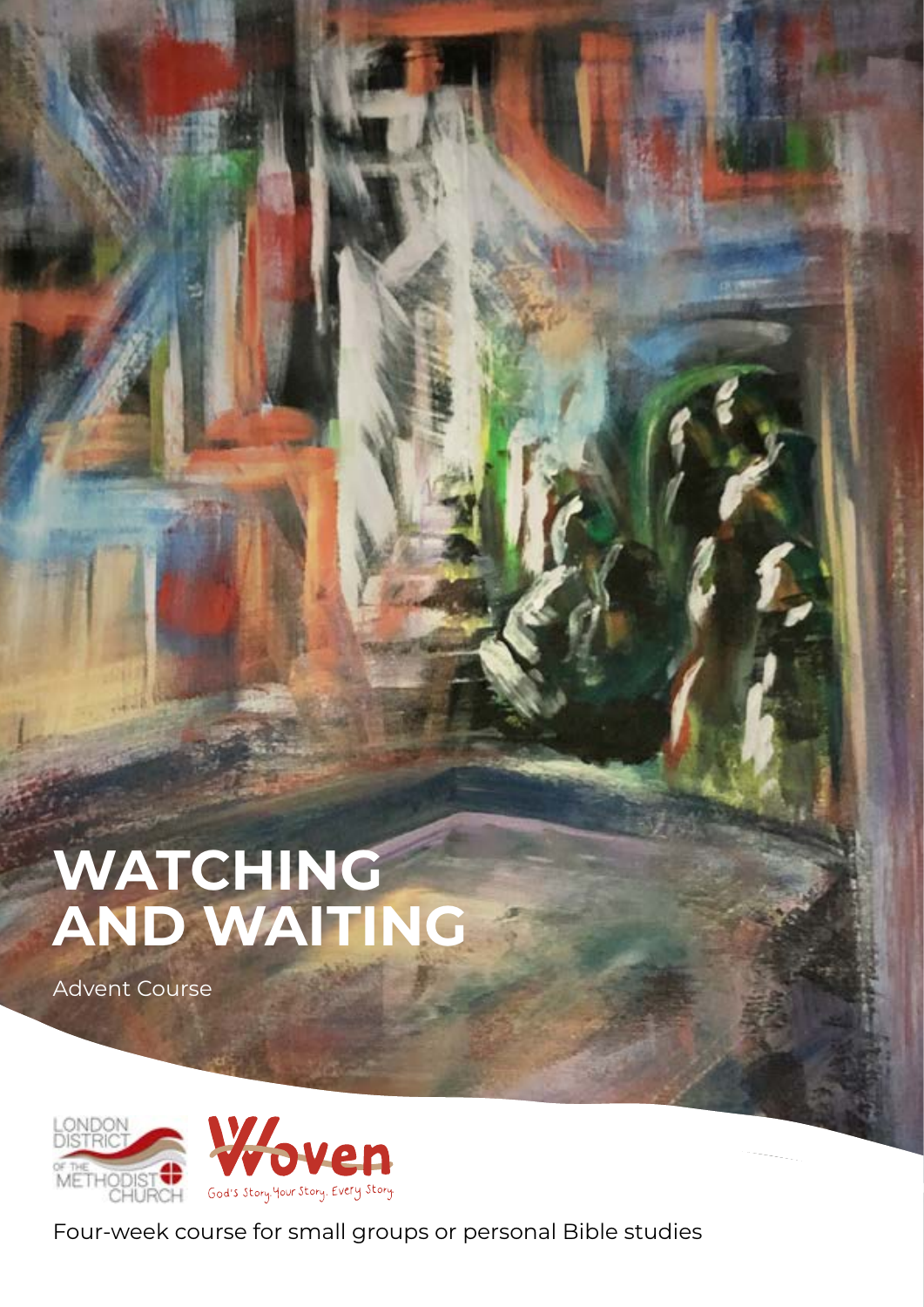**Pages 3 – 8:** Week 1 **Pages 9 – 14:** Week 2 **Pages 15 – 20:** Week 3 **Pages 21 – 25:** Week 4 **Page 27:** Acknowledgements

e are delighted to commend to you this year's Advent Course *Watching and Waiting* as part of Woven, the current London District theme. Woven centres on the power of storytelling to transform and renew us in our lifelong discipleship as followers of Christ.

The season of Advent is a period of watching and waiting in anticipation of the arrival of Christ. During Advent, we look back and celebrate the incarnation of the Son of God in the world; we also look forward in anticipation of His return at the end of time. The front cover painting by Revd David Hollingsworth is based on the mystery of John 5:4. It reminds us that as the people waited for an angel of the Lord to come and disturb the waters so they could experience healing, we too are watching and waiting for the One who sends the angel.

The course encourages us to walk through the season of Advent to enable us to engage in mission and discipleship as a way of life. The course is specifically designed to be used in small groups and by individuals.

We hope and pray that as you use this material, whether alone or in a group, your story and other people's stories become woven into God's story of Advent.

**Jongi Zihle**

**Nigel Cowgill**

## **WHAT'S INSID**

# **AN INTRODUCTION FROM THE DISTRICT CHAIRS**

#WovenIntoGod #WovenWithOthers

Scripture quotations and readings taken from the Holy Bible, The New Revised Standard Version (NRSV) except where indicated otherwise



To download an electronic copy of this course

## **CLICK HERE**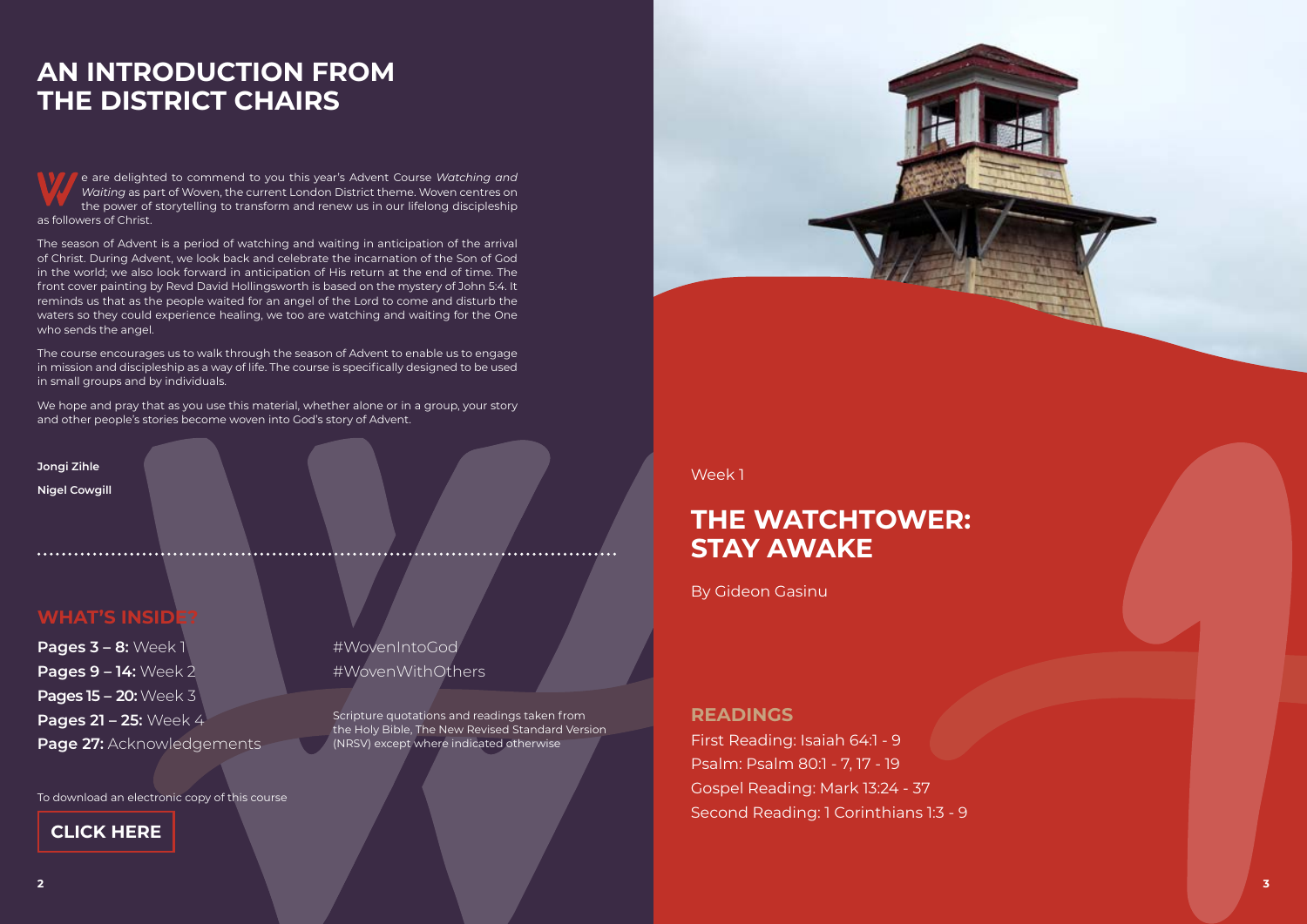## **Prayer**



You are God and there is none like you, you dwell in the light and know what is in the darkness, all things were made by you, for you and through you all things consist.

In the beginning you were, today you are and tomorrow you will be.

You are not just Alpha you are also Omega, not just the beginning, also the **end**.

Your existence is course less, you sit in eternity and you watch time from a distance. You see our beginning from the **end** and are privy to all that is in between.

You instruct us to **watch** and stay **awake** so that we may see through your eyes and behold the **end** in sight beforehand. Like on a **watchtower**, we would see the enemy of our souls at a distance and be prepared for victory.

In this period, we pray for an awakening, for in sleep we pay attention to nothing and are cast into obliviousness; a place where darkness prevails, where the lack of light makes us see things that be not, as though they are.

Like on a **watchtower**, we pray thee to call us up as sentinels to the mountain of your glory, as you did Moses, Peter, James and John, and shine your light before us in this dark world that we may not just **watch** but be able to see as we **watch**.

And after we have done all to stand firm, we would extend a hand to others, that we all will stand in worthiness of your final words:

"Well done, good and faithful servant! Come and share your master's happiness!".

- **1.** The question of origin where are we from?
- **2.** The question of destination where are we going?
- **3.** The question of transition how do we get to where we are going?
- **4.** The question of purpose why are we here?

#### **Amen!**



## **Worship Hymn**

[Father, I place into your hands](https://www.methodist.org.uk/our-faith/worship/singing-the-faith-plus/hymns/father-i-place-into-your-hands-stf-519/) (StF 519)



### **Psalm**

Psalm 80: 1 - 7, 17 - 19



### **Bible Passage**

Mark 13:24 - 37 (English Standard Version)

## **Reflection on Mark 13:24 - 37**

According to the Gospel of Mark, we recall the beginning of Jesus' ministry with His baptism by John the Baptist, then forty days temptation in the wilderness and the call of the first disciples. Following these events were miracles, signs, wonders, wise sayings and prophecies about future events, which is what this chapter (Mark 13) is about.

The ultimate event that brings the final destination into focus is what Jesus foretells the disciples, cautioning them on what is to come and how they should prepare. It is important to note that Jesus did not only address the disciples on this matter but directly addressed everyone:

The eschatological writings in this chapter were given following questions from four of Jesus' disciples; Peter, James, John and Andrew, who asked Jesus privately, *"Tell us, when will these things be, and what will be the sign when all these things are about to be accomplished?"* Jesus did not give them a direct answer but rather, important clues (Mark 12:24 - 37). What if Jesus had given them the date and time of the eschaton? How would that have impacted human behaviour (evolution of morality) and our world today?

There are four fundamental questions in life;

Religion has, in many ways, tried and failed to answer these questions until the advent of Jesus Christ, who brings us back into relationship with God. It is only in relationship with God that these questions are answered. We understand according to the accounts of Genesis 1 - 3, that in the beginning we had a relationship with God and that was lost and till today we are seeking ways to restore the broken relationship. The moment this relationship is restored through salvation and conscious repentance, we behold the sight of our destination (with Christ Jesus) and with this prize in view, the question of origin, transition and purpose becomes clear.

## "And what I say to you I say to all: Stay awake."

Mark 13:37 (English Standard Version)

We have all been admonished to stay awake for we know not when the eleventh hour comes. The end comes in two forms; our end or the end, it is either we go to meet our maker, or he comes to meet us. We do not know when any of these ends will be but what we can do is to stay awake, in other words be ready and prepared.

To stay awake means not to be asleep spiritually; metaphorically, this is to say we pay attention to nothing when we are asleep. If we are in a sound sleep, our minds are "dead to the world." We are not aware of anything that is going on, even of the passage of time. We become insensitive to our spiritual relationship and relationship with Jesus Christ. We owe this largely to frequent stressful hardships we face in the world, making us apathetic. In other words, a person reaches a point where they just finally roll over, play dead and say, "who cares".

Jesus calls us to keep our eyes on the prize, to carry this cross and follow him up the mountain; and when we are tired, we should not give up but pray as he did *"My Father, if it is possible, may this cup be taken from me. Yet not as I will, but as you will."* (Matthew 26:39 New International Version). Because the journey to the cross was tough, Jesus wanted by his will to take the easy route, but he stayed on course and rather prayed for the will of God to be fulfilled.

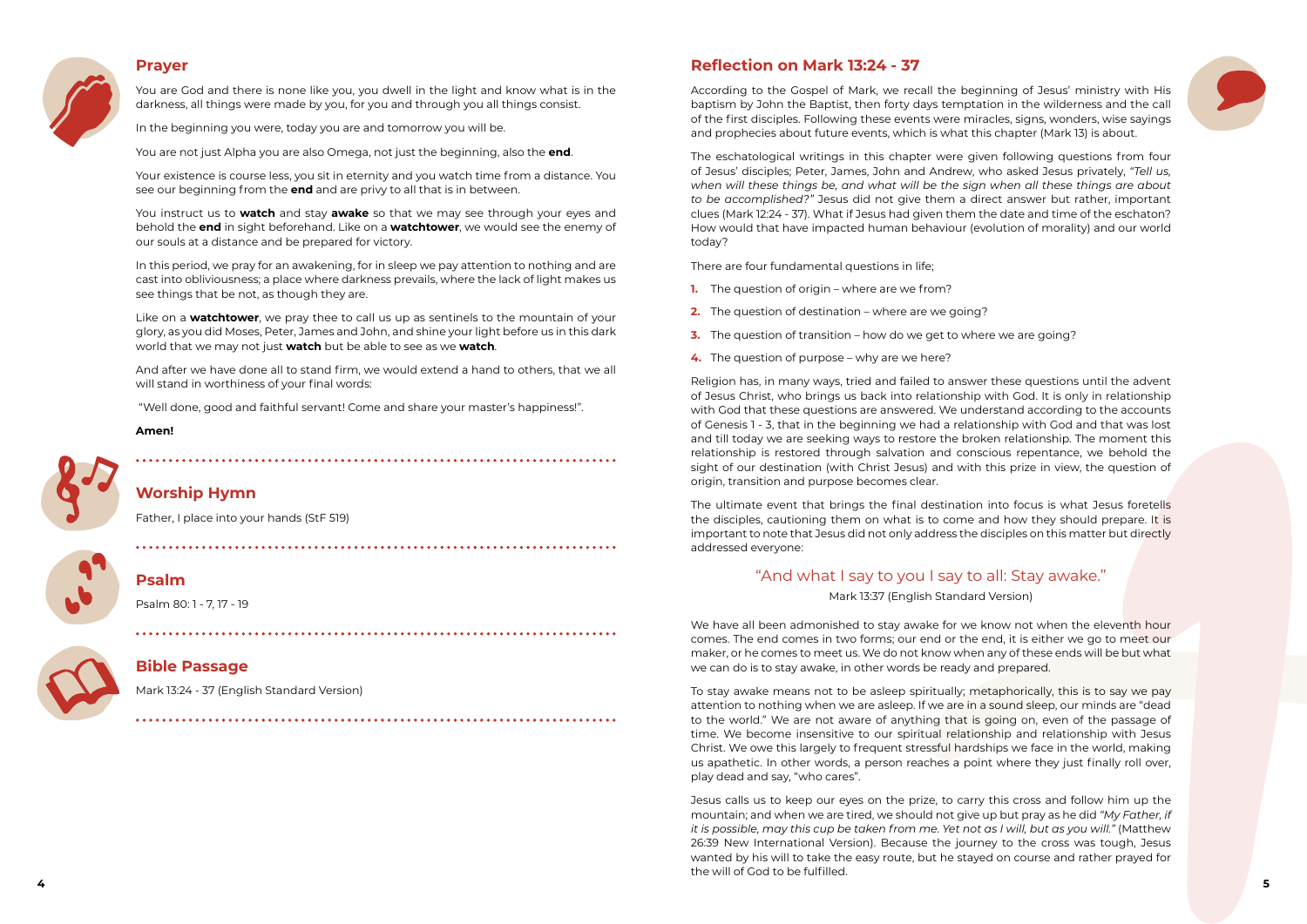No matter where you think we are, remember what Jesus said: "But concerning that day or that hour, no one knows, not even the angels in heaven, nor the Son, but only the Father. Be on guard, keep awake. For you do not know when the time will come. #watch&pray

### **Additional Resources for Reflection**

**Watch & Pray**

In this life we all carry our crosses and the church carries its cross also. We are all being encouraged in the face of hardships and pressure from the world to press on and to keep watch as we do.

Let us therefore keep watch, and with God's help do all we can to stand in worthiness of his final words:

## "… Well done, good and faithful servant! … Come and share your master's happiness!"

Matthew 25:23 (New International Version)

Prophecies are given to aid preparation, if God has the power to create this world, then he has the power to foretell its future events. To give us hope that these prophecies are not fiction or fantasies, the Holy Writ is scattered with fulfilled prophecies backed by archaeological and historical evidence outside the Bible. For example, Isaiah 45 gives a prophecy about Cyrus, who God named to release the people of Israel out of Babylonian exile (this was over 100 years before time). It was also revealed to Daniel in a dream (Daniel 8) before the happening, that a ram with two horns (Media and Persia) would conquer Babylon. History records Cyrus the Great overtook Babylon in 539 BCE and freed the people of Israel. This occurred many years after the Book of Isaiah had been written (between 740 - 686BC).

Many more fulfilled prophecies are scattered throughout the Old Testament and the New Testament to let us know that we can have confidence in that which has been prophesied. Jesus said,

## "Heaven and earth shall pass away, but my words shall not pass away"

Matthew 24:35 (English Standard Version)



## **Questions for reflection**

As you reflect on this passage, here are some discussion questions to guide you:

- **1.** What does this mean to you "stay awake"?
- **2.** From your answer can you say you are awake?
- **3.** If you answered yes, what have you been doing to stay awake. Discuss this with someone near you.
- **4.** If you answered no to question 2, think of three things you could actively engage in to stay awake, write these down.
- **5.** Look at the resource material below, what do you see and how can you relate this to staying awake?
- **6.** Take some time to reflect on what is happening in our world right now. On the scale below, how close are we to the end time?

#### **ON A SCALE OF 1 TO 10**



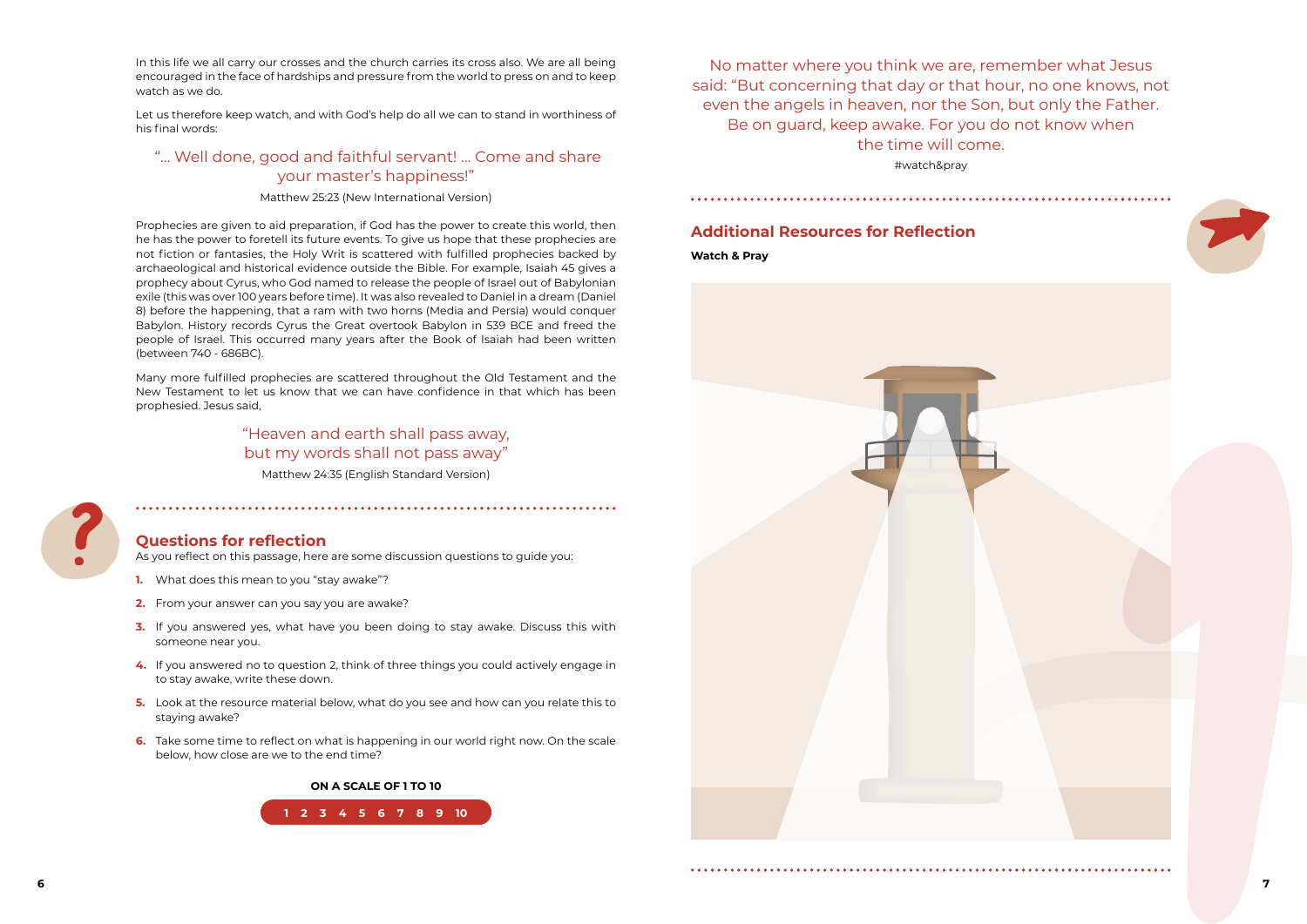Week 2

# **LISTENING TO THE VOICE OF GOD**

By Revd Dr Paul Hill

## **READINGS**

First Reading: Isaiah 40:1 - 11 Psalm: Psalm 85:1 - 2, 8 - 13 Gospel Reading: Mark 1:1 - 8 Second Reading: 2 Peter 3:8 - 15a

## **Closing Prayer**



Our Father who art in heaven

There is none holier than thou and there is no rock like you.

There is none worthier than thou, for none but you was found worthy to open the scroll and to read the content thereof.

By your blood the wrath of divinity is pacified and by divine design we are invited to dine with you. It is by your grace that we will make it to the table to feast with you, so; Strengthen us where we are weak, awaken us where we are sleeping and lead us in the path of righteousness and we would be with you in glory.

#### **Amen**





## **Personal Reflections**

| . . |  |  |  |  |  |  |  |  |  |  |  |  |  |  |  |  |  |  |  |  |  |  |  |  |  | $- - - - -$ |  |
|-----|--|--|--|--|--|--|--|--|--|--|--|--|--|--|--|--|--|--|--|--|--|--|--|--|--|-------------|--|
|     |  |  |  |  |  |  |  |  |  |  |  |  |  |  |  |  |  |  |  |  |  |  |  |  |  |             |  |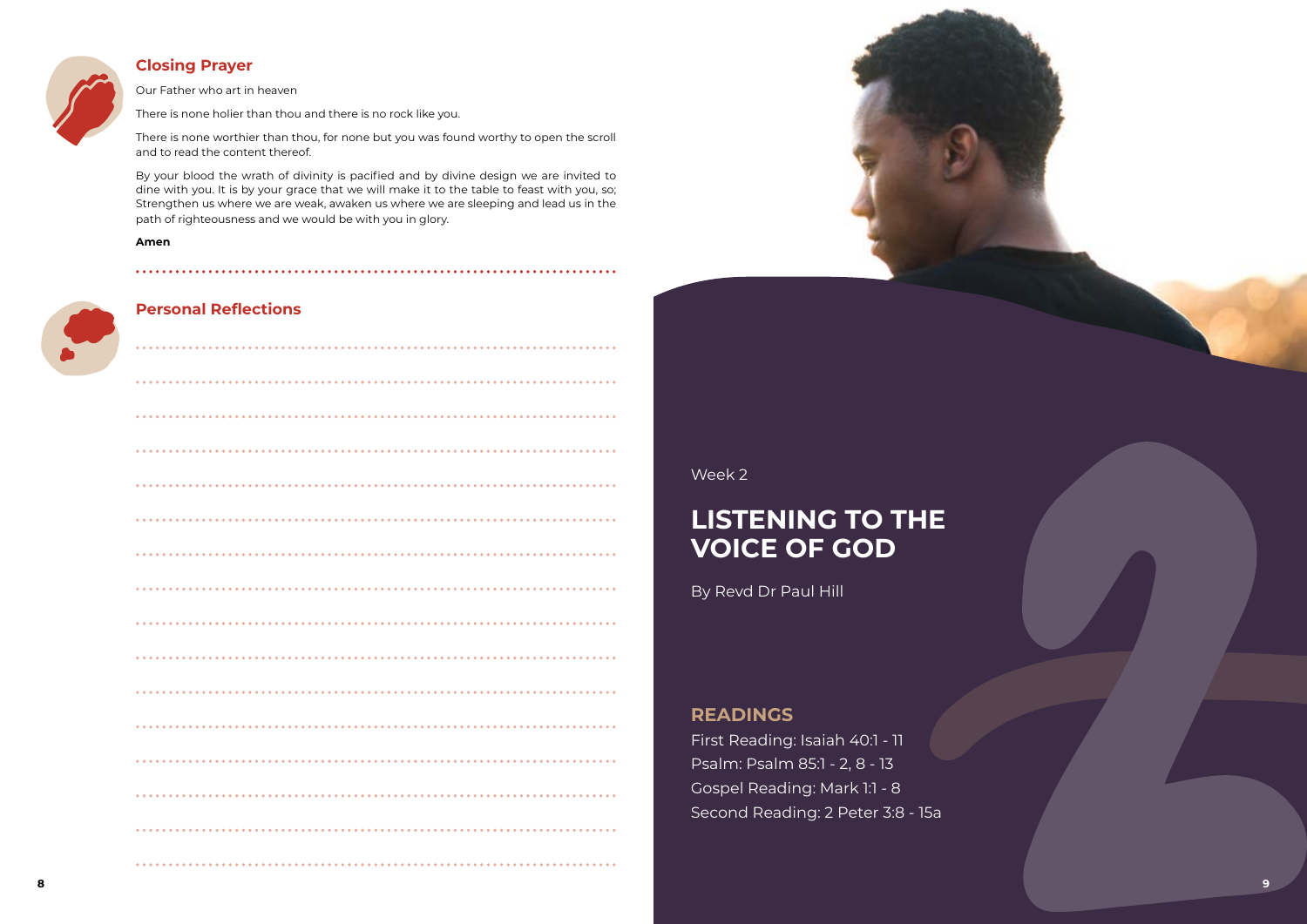

### **Bible verse**

"Then Jesus said, "Whoever has ears to hear, let them hear." Mark 4:9 (New International Version)



## **Worship Hymn**

You can sing any of these songs:

[Light of the world, you stepped down into darkness](https://www.methodist.org.uk/our-faith/worship/singing-the-faith-plus/hymns/light-of-the-world-you-stepped-down-into-darkness-stf-175/) (Stf 175)

[Praise to the God who clears the way preparing room and space](https://www.methodist.org.uk/our-faith/worship/singing-the-faith-plus/hymns/praise-to-the-god-who-clears-the-way-stf-183/) (StF 183)

Listen on YouTube: Prepare the Way by Dave Bilbrough

## **Pause for Thought**

Some years ago, I knew a wonderful Christian man called Frank and, despite the challenge of profound hearing loss, he never missed worship or Bible study. If asked whether he was doing okay, Frank would invariably say: "God gave us two sets of ears, the ones attached to our heads and the spiritual ones to hear the Lord's voice. I'm doing my best to listen with both sets!"

The Bible is full of examples of people who actually hear the voice of God speaking directly to them, including the boy Samuel (1 Samuel 3), Moses (Exodus 3) and Saul, soon to become Paul (Acts 9).

But what about us? We might wonder why God would want to talk to us, and what would he wish to say to us? Perhaps the only place to start is to be prepared to be open to God and to listen out for his voice as we heed the advice of Jesus: "Whoever has ears to hear, let them hear."



### **Prayer**

God of every time and place, throughout history, you have woven your story with the lives of all those who have heard your voice and responded to your call to follow you.

God of our time and place, be present with us, and weave your story with our lives today.

May we hear your voice speaking to us through Scripture, prayer, and worship, through the people we meet, and the experiences of everyday life.

Open our ears to all you would say to us and open our hearts to receive your love, that we might follow wherever you lead and live your life of love, justice and peace, through Jesus Christ our Lord.

Amen.

## **Bible Passages**

Isaiah 40:1 - 11 and Mark 1:1 - 8

## **Reflection on Isaiah 40:1 - 11 and Mark 1: 1 - 8**

### **I remember when my Dad pushed my Uncle Gordon off the shed roof.**

It happened during the Summer when children were on their school holidays. It was a beautiful day, but why my Dad and Uncle Gordon were on the shed roof, I do not know. What I do know was that my Dad and Uncle Gordon were arguing about who was the better footballer. Dad was losing the argument, as Uncle Gordon had scored more goals in the earlier football match on the local recreational ground. Well, the dispute led to my Dad ending the discussion in a dramatic way. I seemingly remember when my Dad pushed my Uncle Gordon off the shed roof, but I know that I could not have been there because it happened when my Dad and Uncle Gordon were teenagers. And yet, this family story has been told so often, so many times, that in my mind's eye I can see it happening in vivid detail. I can imagine the voices raised in argument and the cry of my Uncle Gordon as he falls off the shed so clearly that I am almost convinced that I was present.

Stories have the power to transport us through time and space, enabling us to inhabit the lives and experiences of others, whether the life of a relative or a total stranger (or strangers) living hundreds of years ago.

As we consider Isaiah 40:1 - 11 and St Mark 1:1 - 8, we encounter voices that transport us through space and time to the lives and experiences of people in exile and the wilderness ministry of John the Baptist.

#### **Tone of voice**

The previous thirty-nine chapters of Isaiah presents us with a holy God with a voice of stern condemnation demanding a change of heart from God's people. Isaiah chapter 40 marks the start of something very different and new. As chapter 40 begins, we may wonder who is supposed to be speaking on behalf of God – is it the voice of the prophet? But the words must have been very welcome to God's people who are no longer in Jerusalem, but in exile in Babylon:

## Comfort, O comfort my people, says your God. Speak tenderly to Jerusalem…

(Isaiah 40:1 - 2a)

However, as the passage continues, the intimacy of speaking tenderly gives way to a very different tone of voice when, in verse 3, a voice cries out to prepare the way of the Lord. By the end of the passage, the voice crying out gives way to what appears to be a shout of triumph in order to proclaim the good news:

> …lift up your voices with strength…do not fear... "Here is your God". (Isaiah 40: 9)



# **CLICK HERE**

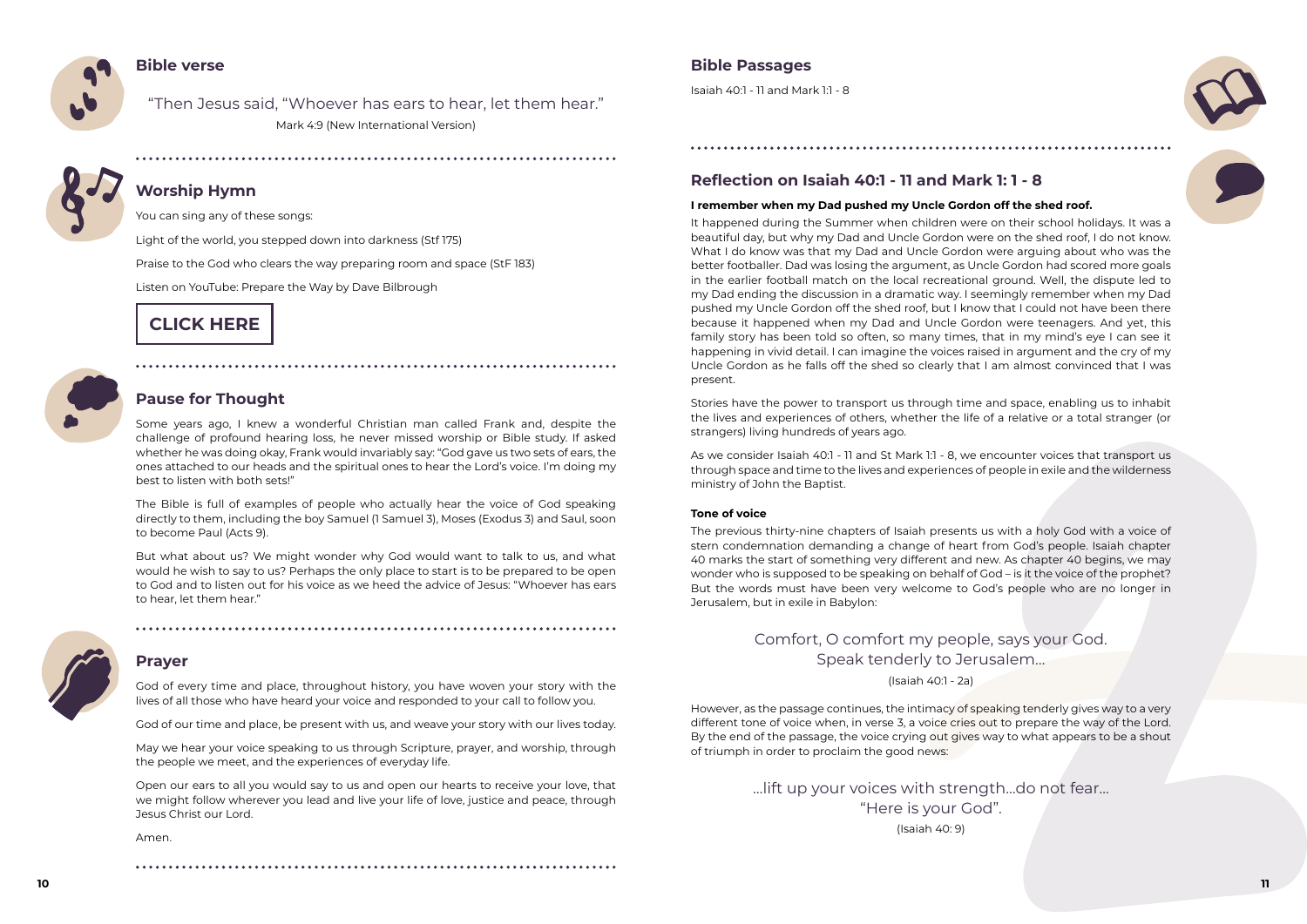This is good news and the poetic beauty of the passage with all its differing vocal tones of expectation declare hope for people in need.

Hundreds of years later, St Mark the gospel writer puts a particular name to the crying voice of Isaiah 40: John the Baptist. St Mark's graphic description of John, unparalleled in the other gospels, presents us with a word picture of this strange figure – dressed in camel's hair and leather belt and eating locusts and wild honey. However, the prophetic cry of John the Baptist does not speak tenderly. Though offering hope to people, his tone of voice in addressing the huge crowd is immediate, urgent and harsh.

In both passages the tone of voice and what is said are conflicting, but the message of each passage remains one of hope and expectation.

These passages are closely related, of course, as St Mark uses John the Baptist to reference the passage from Isaiah when speaking about Jesus. He firmly roots Jesus in God's story. But while St Mark roots Jesus in history, he uses the voice of John the Baptist to present a radical new future.

#### **The voices spoke to the specific needs of the people**

Both of our readings are wilderness experiences. In Isaiah, God's people are portrayed in the wilderness of a strange and foreign land. Their plight is wonderfully expressed in the question posed elsewhere in the Bible, in Psalm 137:4: 'How could we sing the Lord's song in a foreign land?'. The people have been exiled as captive slaves for decades, but now a comforting voice tells the people that God is coming to them directly and cannot be stopped. We are told that valleys are to be lifted up and mountains made low, uneven ground level and rough places made a plain – a highway through the desert for God to come to the people offering life, liberation and restoration. Similarly, the people's hearts can be cleared of the past sins that brought them into exile, because their punishment is not forever. Again, the imagery is intense; though human life is fleeting – like grass and flowers that flourish for a time, but then withers – the people can rely on God's forgiveness and mercy. God is described as a shepherd who gathers lambs in his arms.

In St Mark's gospel, the place of encounter is the actual wilderness. God is coming to the people as the ultimate fulfilment of the words of Isaiah 40 because the voice of John the Baptist announces the arrival of the promised Messiah. There is also the call for people to make straight their lives, though the pastoral imagery of the Shepherd embracing lambs of Isaiah 40 is replaced by John's insistence upon repentance and baptism in the Jordan river. In other words, the outward washing by baptism would be accompanied by the inward washing by God through forgiveness. Confessing sins, forgiveness and baptism would herald a new beginning for people and a new way of coming home to God – like exiled people returning home. Certainly, people were looking for something in their lives and many were drawn to John. But this is just the start, says John, as he baptised people with water. Someone much more powerful is about to arrive who will baptise people with the Holy Spirit.

#### **Are we listening to God's voice today?**

The two Bible passages we have considered have once again reminded us of how God's story has always been woven into the stories of God's people. Though in very different contexts and times to our own, we have seen how the power of God renews and transform lives. So, what about us? Have we been listening to God's voice speaking to us through these stories? If God weaves his story with my story, your story, every story, how can we use what we have learned to inform our lifelong discipleship and so renew and transform our lives? The following discussion questions have been prepared to help you reflect and share your story with others.

### **Questions for Reflection**

Ice breaker for small groups: 'I remember when…' Share a family story with members of the group.

- **1.** Do you have any experience of hearing God's voice, either directly or indirectly? If so, please share your story with a group member.
- **2.** Speaking tenderly or speaking harshly. How is tone of voice important when people speak with us? How is our tone of voice important when we share our stories of faith with others?
- **3.** But what if the voice of God is silent? If there have been times when you have not been able to hear God's voice, how did this make you feel? How can we help people who feel they cannot hear God's voice?
- **4.** John the Baptist challenged the people to make a new start by confessing their sins and being baptised. Why do you think it is sometimes important for us to say sorry to other people or to God?
- **5.** St Mark begins his gospel with the words: 'The beginning of the good news of Jesus Christ, the Son of God.' What does the good news of Jesus mean to you?
- **6.** In our readings the prophetic voices spoke to the specific needs of the people bringing hope to many lives. What important issues in our lives and our world should our voices be speaking about today?

#### **Prayer**

Lord God, we have heard the good news of Jesus.

And yet, we confess, that often the hustle and bustle of our noisy world means that we can find it hard to hear your voice in our daily lives. Forgive us.

Lord God, we have received the good news of Jesus.

Enable us by your Spirit, we pray, to listen more intently for your powerful whisper urging us on to be your disciples.

Lord God, may we be part of the good news of Jesus.

May the story of God's love in Jesus be woven into our stories. May we share the good news with others that they too hear your voice and know you for themselves, through Jesus Christ, our Lord. Amen

Let us end our study by saying together, The Grace…



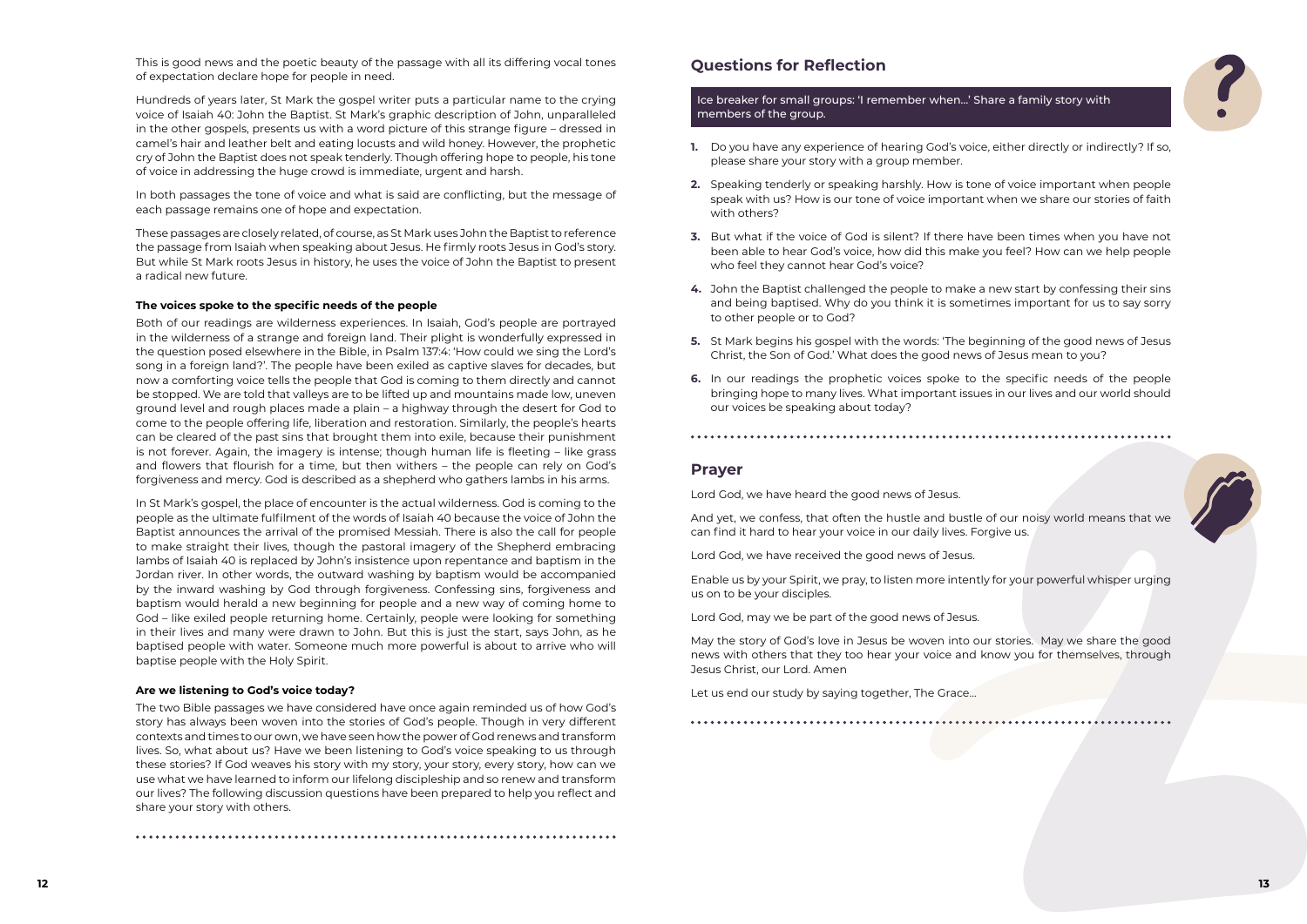

## **Additional Resources for Reflection**

- **1.** It is difficult for me, and perhaps for you, not to read Isaiah 40 without hearing *Comfort ye my people* from Handel's *Messiah*. Various recordings are available on YouTube for you to enjoy.
- **2.** You may find the following image helpful as you reflect upon Isaiah 40.

- **3.** There are numerous images of John the Baptist available on the internet. Alternatively, St John's Church, Hoxton has a superb stained-glass window depicting John the Baptist and Jesus. The church is in Pitfield Street (Post code: N1 6NP) and is well worth a visit if you have an opportunity.
- **4.** If you want to think about John the Baptist from a different perspective, there is an excellent series of 10 videos on the National Gallery website exploring this pivotal figure through masterpieces in the National Gallery and elsewhere.
- **5.** If you want to dig deeper regarding hope, do read (at least) the opening chapter of Jurgen Moltmann's, *Theology of Hope* entitled: 'Introduction; Meditation on Hope'.
- **6.** Similarly if you want to dig deeper regarding the experience of when God seems silent, then C. S. Lewis, in his book *In A Grief Observed*, recounts his experience of God's silence following the death of his wife, Joy. It is well worth a read.



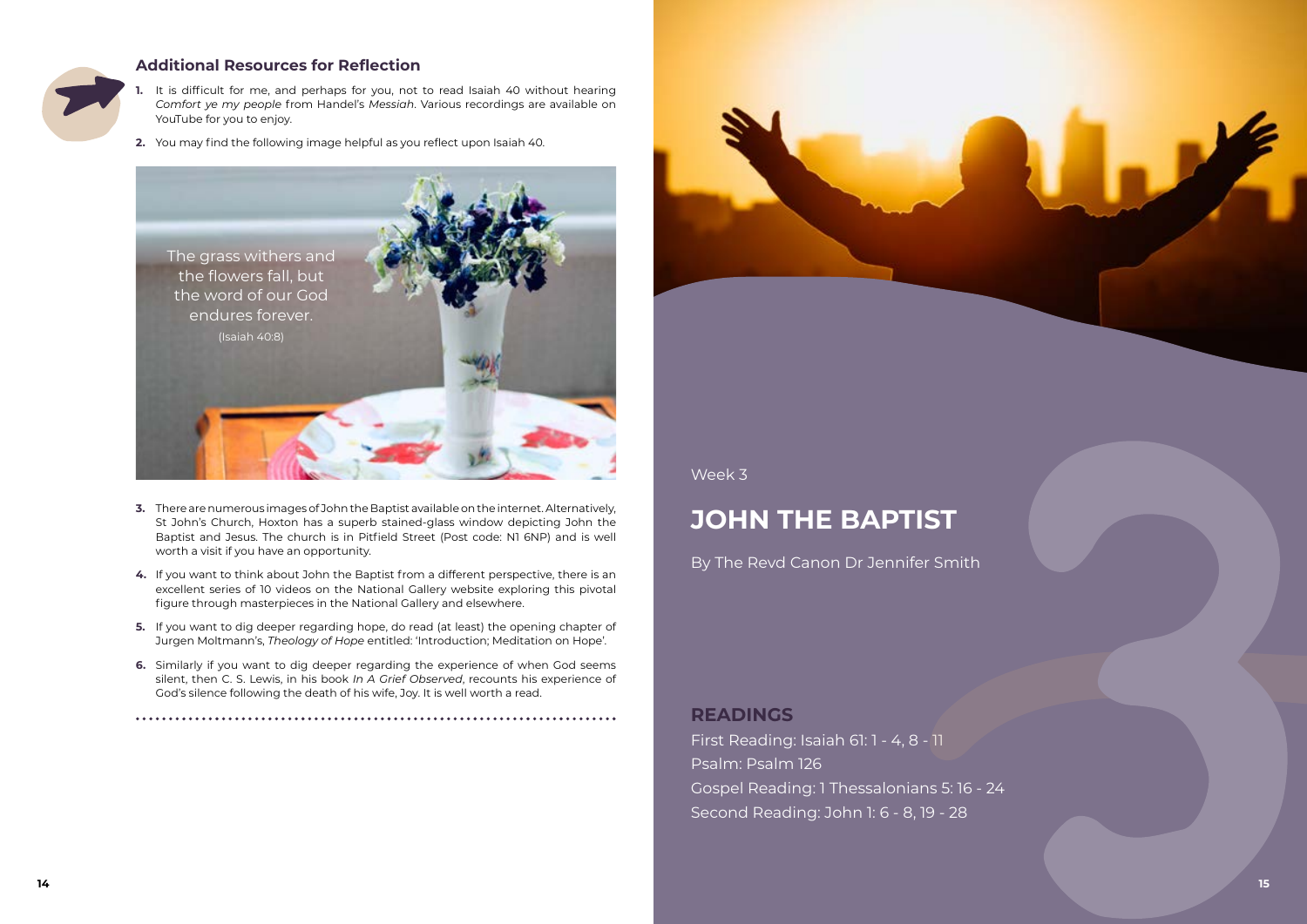### **Bible verse**

There appeared a man named John. He was sent from God, and came as a witness to testify to the light, that all might believe through him

John 1:6 - 7



## **Music for Reflection**

Philip Newell, *'Chant: Hidden Things'* on album *'Sounds of the Eternal,'* (widely available on free digital music platforms, or CD) play up to 3:00 then pause the music, fading gently.



## **Prayer**

Holy God, you speak in prophets of all generations. Thank you for John the Baptist and for his witness to your coming into the world in Christ Jesus. As he leapt in his mother's womb when Mary came near, let our hearts leap within us to feel your presence. Bless the stories we carry, told and untold. We pray this in Jesus' name, Amen.

J Philip Newell, *'Chant: Hidden Things'* on album *'Sounds of the Eternal'* fade up gently and play from 3:00 to the end.

### **The Lord's Prayer**



## **Psalm**

Psalm 126

## **Bible Reading**

Isaiah 61:1 - 4, 8 - 11 and John 1:6 - 8, 19 - 28

## **Reflection on Isaiah 61:1 - 4, 8 - 11 and John 1:6 - 8, 19 - 28**

In John 1:19, the narrator (the Evangelist) tells the reader exactly what kind of writing is to follow: 'This is the testimony given by John…' Testimony, or witness is an interesting kind of literature. It carries both a religious purpose, and also connotations of something like legal evidence. The crucial question is about identity: is John the Messiah, the promised deliverer of Israel? And if not, who is he? Identity is very important in the Gospel according to John. John the Baptist's identity has to be established before the Evangelist can begin to reveal who Jesus is, building a picture gradually from the first verse.

John's testimony, his answer to the questions 'who are you' and 'what do you say about yourself' are not given in the abstract, but in answer to direct questioning by those who considered themselves judges of his authority. John himself was of the Levites, and his father Zechariah had been among the chief priests of the Temple. In the Gospel according to Luke, we hear about Zechariah's disbelief when an angel told him, he and his wife Elizabeth, both elderly, would have a child. Zechariah was unable to speak during Elizabeth's whole pregnancy with John, his tongue released only to affirm his wife's insistence that the new baby be named as she recommended, not in the traditional way. John the Baptist was one of their own, in other words, and might have been expected to follow his father in priestly ministry. And yet, John was not in the Temple following his father's path, but out in the wilderness baptising people who were willing to join him in repentance, proclaiming the coming Kingdom of God.

The political, economic, and social context in which he lived were the womb that gave birth to John's testimony, as they are for all of us. Our context draws gifts out of us and builds us into the people we become in response to need. Martin Luther King, Jr. was just a young pastor in his late 20s in Montgomery, Alabama, in the USA, when Rosa Parks was arrested for refusing to give up her seat on a bus to a white man, in December 1955. As for John the Baptist, so for Revd King, the context called out his 'testimony,' the witness of who he became. It was in the 12-month boycott of buses in Montgomery that followed, and the mass prayer rallies each evening, that the young pastor found that his answers to the questions 'who are you,' and 'what do you say about yourself' drew people to him as a leader and pastor.

 'The Jews', as spoken of by the Evangelist John, are not the same as Jewish people of today: often, as we read scriptures critical of Jesus' opponents, including those who crucify him, we do best to identify these opponents with ourselves or with the church establishment today. It is worth noting that historically, when the Gospel according to John talks of 'the Jews', it can mean different groups of people. For example, it might refer to either the Levites and priests, the religious establishment based in the Temple in Jerusalem, or the Pharisees, a sect of hyper observant followers. The Temple was destroyed in 70 CE, so by the time of the writing of this Gospel, the narrator/Evangelist and readers would have known of its destruction as an historical fact.

At this time, there had been much speculation about a predicted 'Messiah' (or anointed one), who would unite the people and oppose the Roman empire under which they lived. In this passage, John is crystal clear: he is not the Messiah, but he associates himself with the prophet foretold in Isaiah 40. 'I am the voice of one crying in the wilderness, make straight the way of the Lord.' Thus, he identifies himself as the forerunner of the Messiah, calling out the oppressive practices of his day. And it would be he that would come to baptise Jesus, the beginning of Jesus' public ministry. Ultimately, it would be John's refusal to accept the marriage of the vassal King Herod to his murdered brother's widow, Herodias, that caused the queen and her daughter Salome to plot for his arrest and assassination.

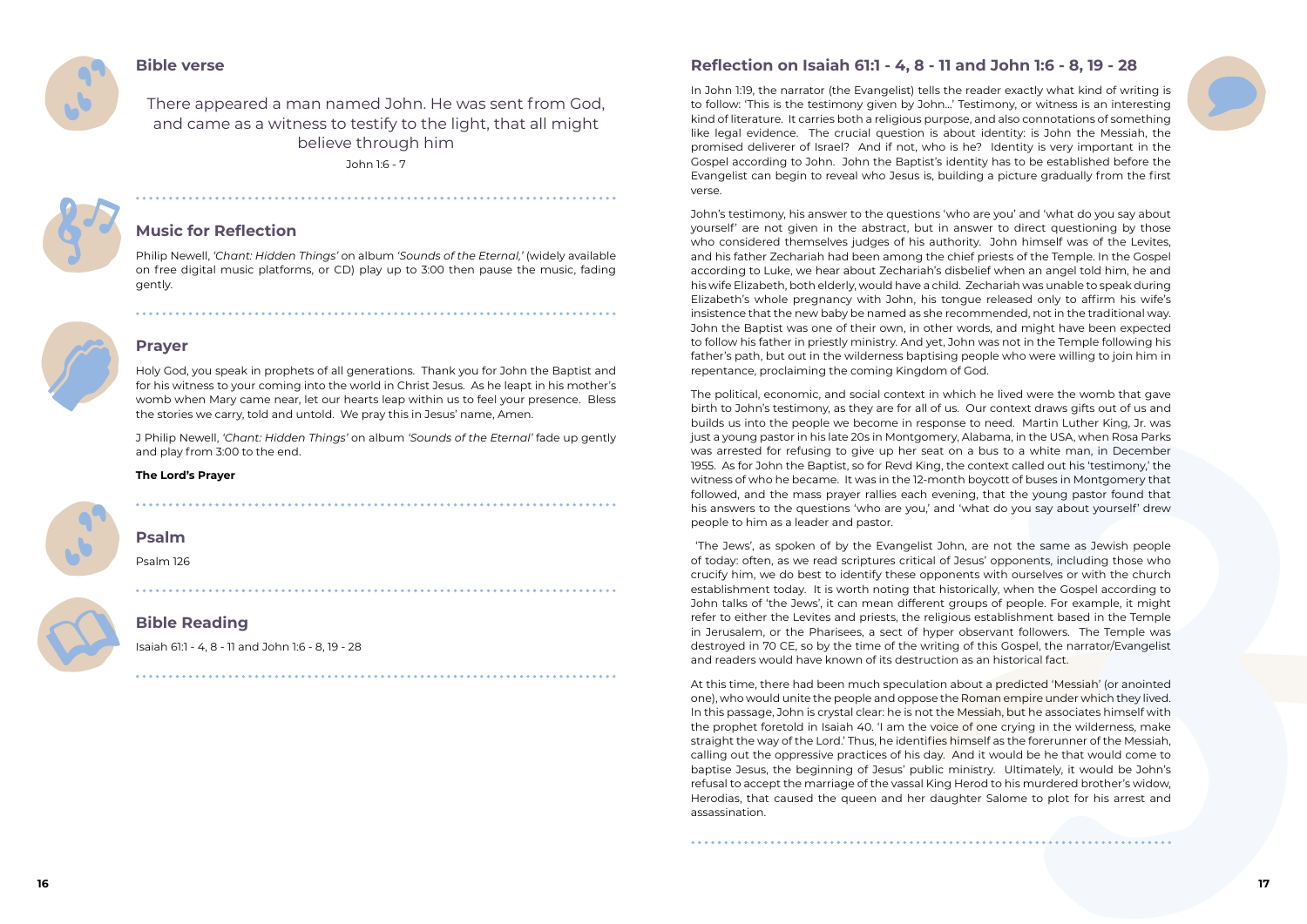

## **Activities for Reflection**

If you are completing week 3 alone, take time to remember and reflect on times when people have given you positive feedback, or when people thanked you for something. You can also complete the exercises below alone as far as possible.

In your group, first spend some time in quiet: look at the following list of words, and circle at least six that describe you. Add words if you need to, that are not there.

|              | Able          | Accepting    | Adaptable     |
|--------------|---------------|--------------|---------------|
| Ambitious    | Analytical    | <b>Bold</b>  | <b>Brave</b>  |
| Calm         | Capable       | Caring       | Careful       |
| Certain      | Cheerful      | Clever       | Complex       |
| Confident    | Courageous    | Dependable   | Determined    |
| Dignified    | Disciplined   | Dreamy       | Durable       |
| Efficient    | Energetic     | Enthusiastic | Emotional     |
| Extroverted  | Fair          | Free         | Friendly      |
| Generous     | Genial        | Gentle       | Giving        |
| Happy        | Helpful       | Honourable   | Imaginative   |
| Independent  | Ingenious     | Innovative   | Intelligent   |
| Intellectual | Introverted   | Intuitive    | <b>Jovial</b> |
| Kind         | Knowledgeable | Learned      | Liberal       |
| Lively       | Loving        | Maternal     | Mature        |
| Merry        | Modest        | Naïve        | Normal        |
| Objective    | Observant     | Organised    | Original      |
| Passive      | Paternal      | Patient      | Perceptive    |
| Persuasive   | Playful       | Pleasant     | Pragmatic     |
| Prayerful    | Precise       | Principled   | Progressive   |
| Protective   | Proud         | Questioning  | Quiet         |
| Radical      | Rational      | Realistic    | Reasonable    |
| Reassuring   | Reflective    | Relaxed      | Reliable      |
| Religious    | Reserved      | Resolute     | Respectful    |
| Responsible  | Responsive    | Satisfied    | Scientific    |
| Searching    | Self-aware    | Sensible     | Sensitive     |
| Shy          | Simple        | Skilful      | Sociable      |
| Spontaneous  | Stable        | Strong       | Supportive    |
| Sympathetic  | Tactful       | Tenacious    | Tender        |
| Thoughtful   | Tough         | Trusting     | Trustworthy   |
| Unassuming   | Understanding | Useful       | Vulnerable    |
| Warm         | Willing       | Wise         | Witty         |
| Youthful     | Zany          | Zestful      |               |

In groups of three, if you are able, share the words you have circled. Be brave! (10 minutes). Let each person speak without interrupting them or filling in silences if they are thinking. No one needs to speak.

Now consider how you would answer the questions John was asked in the passage. Note down key words or images that are important.

- Who are you?
- What do you say about yourself?

In your group of three, share your answers (15 minutes). Again, as each person speaks, let them speak and simply listen: try not to interrupt or fill the silence if they are thinking, but simply listen.

Back in the full group, share how it has felt to do these two exercises so far: the words 'that I am' and the 'John the Baptist' testimony questions. (5 minutes)

Now in the full group, consider:

- What contexts have drawn different gifts or qualities out of you?
- If you work, how has your work shaped who you are?
- How has your family or friendships shaped how you develop?
- What national or international events or situations have shaped who you are?

If there is time, consider what situations right now might change how we identify ourselves, who we say we are, or what we say about ourselves?

### **Prayer**

Holy God, you speak in prophets of all generations. Thank you for John the Baptist and for his witness to your coming into the world in Christ Jesus. As he leapt in his mother's womb when Mary came near, let our hearts leap within us to feel your presence. Bless the stories we carry, told and untold. We pray this in Jesus' name, Amen.

## **Additional Resources for Reflection on Identity:**

**1.** Marianne Williamson, from A Return to Love (1992): **'Our deepest fear is not that we are inadequate. Our deepest fear is that we are powerful beyond measure**. It is our light, not our darkness that most frightens us. We ask ourselves, Who am I to be brilliant, gorgeous, talented, and fabulous?

Actually, who are you not to be? You are a child of God.

Your playing small does not serve the world. There is nothing enlightened about shrinking so that other people will not feel insecure around you.

We are all meant to shine, as children do. We were born to make manifest the glory of God that is within us. It is not just in some of us; it is in everyone and as we let our own light shine, we unconsciously give others permission to do the same. As we are liberated from our own fear, our presence automatically liberates others.'

**2.** *White Fragility: why it's so hard for white people to talk about Racism***, by Robin DiAngelo**

Or watch this short YouTube video:



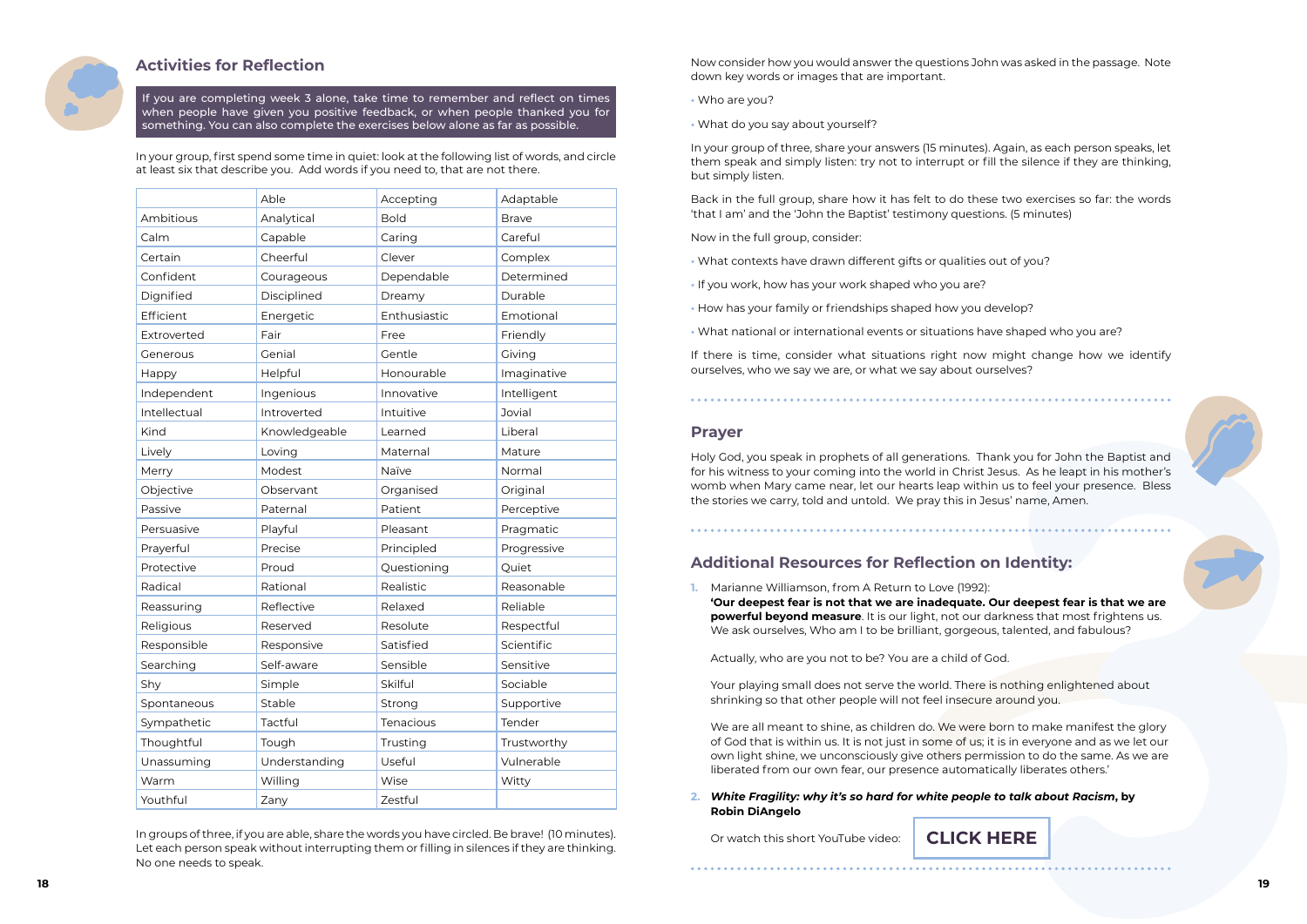



## **Personal Reflections**

| $\bullet$ $\bullet$      |
|--------------------------|
|                          |
|                          |
| .                        |
|                          |
| $\bullet$ $\bullet$      |
|                          |
| .                        |
|                          |
|                          |
|                          |
| .                        |
|                          |
|                          |
| $\bullet$ $\bullet$<br>. |
|                          |
|                          |
|                          |
|                          |
|                          |
|                          |
|                          |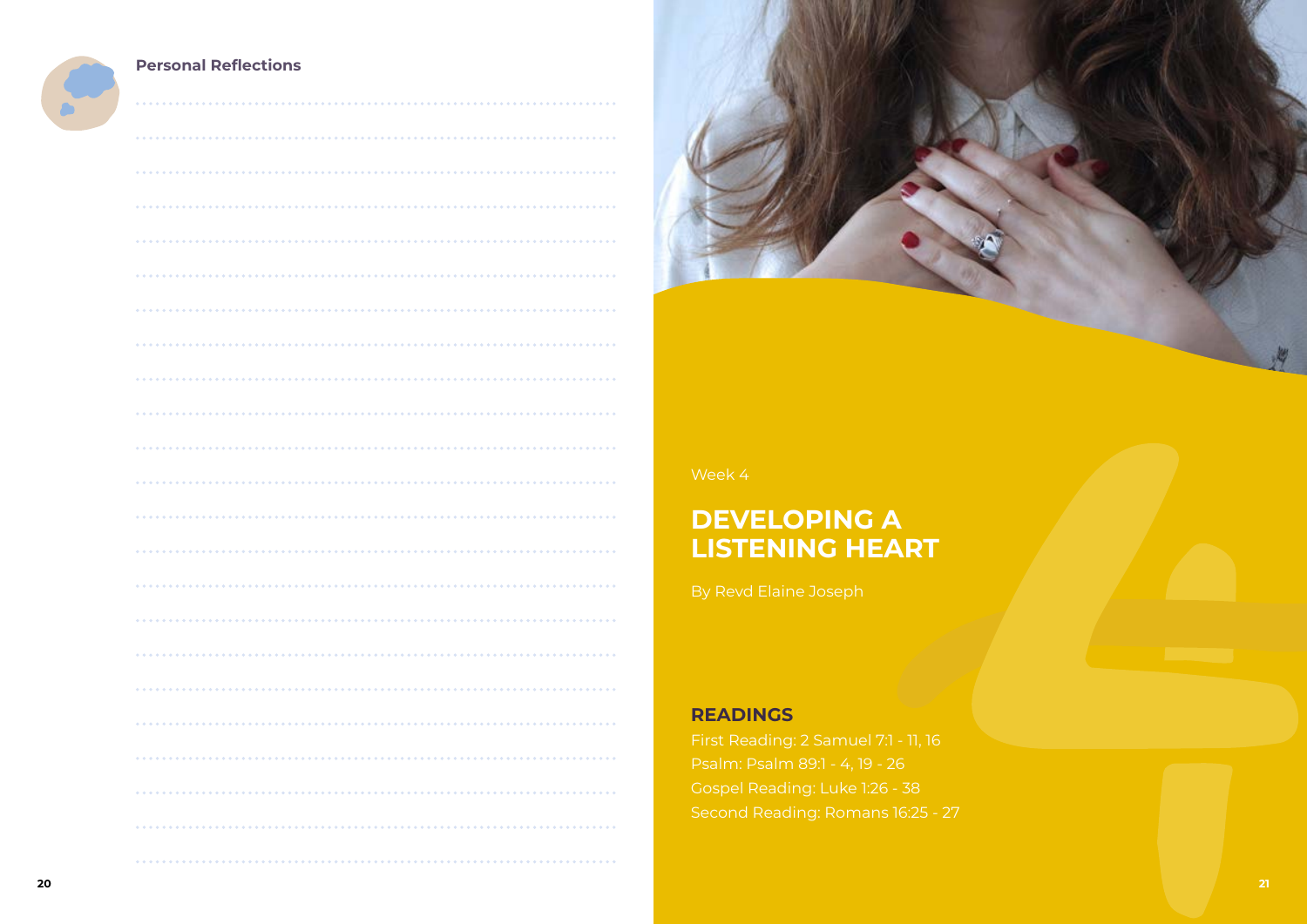

## **Worship**

[Light of the world, you stepped down into darkness](https://www.methodist.org.uk/our-faith/worship/singing-the-faith-plus/hymns/light-of-the-world-you-stepped-down-into-darkness-stf-175/) (Stf 175)

## **Psalm**

Psalm 89:1 - 4, 19 - 26

## **Bible Passages**

2 Samuel 7:1 - 11 and Luke 1:26 - 38

## **Reflection on 2 Samuel 7:1 - 11 and Luke 1:26 - 38**

The two passages that we read invite us into an uncomfortably deep place, where we have to listen with our hearts, not just our ears. Reading, hearing and understanding are not enough. We have to be willing to surrender our heart's desires to God. Listen to what Solomon prayed, when he was made king while still a child in 1 Kings.

It seems that the Temple in Shiloh (1 Samuel 1 - 3) was overlooked by both King David and God in this conversation. When God relayed his message to David, via the prophet Nathan, it was to inform him that building a temple for God was not his calling (verses  $5 - 7$ ).

"Here's what I want: Give me a God-listening heart so I can lead your people well, discerning the difference between good and evil. For who on their own is capable of leading your glorious people?"

1 Kings 3:9 (The Message Bible)

### **2 Samuel 7:1 - 11**

At this point in the book, it appears that King David had been meditating on his achievements and decided to put building a house (bayit) i.e. a temple for God, on his todo list. Of course, God cannot be contained in any temple, shrine or structure. The Ark of the Covenant was a physical reminder for the people of Israel and their enemies, of the holy presence of God that was abiding with them.

In the Ancient Near East, kings were often referred to as shepherds. David was reminded that God took him from shepherding actual sheep to become King Designate i.e. prince, over Israel. God was still King of Israel: present with them in all their journeys. He had not only defended the nation, but also saved them from all of their enemies. David had been divinely appointed by God and physically anointed as earthly ruler by the prophet, Samuel. And although the world saw King David as the highest authority in the land, God was still King of Israel. And God viewed David as a servant.

Nathan told David that the plan to build a temple for God was not divinely approved. But Nathan was able to soften the blow to David's ego, by revealing that God's plan was way better than David's.

God planned to do two things. Firstly, God would *'appoint a place for my people Israel and will plant them, so that they may live in their own place, and be disturbed no more; and evildoers shall afflict them no more, as formerly'* (verse 10). Israel would have a place of their own and they would live in peace.

I know that we are not privy to the timescale of this conversation, but what is most astounding to me, is that after all that was said, Mary accepted God's plan for her life. Mary's response appears to be directed to God: *"Here I am, the servant of the Lord; let it be with me according to your word."* 

Secondly, God planned to make David's name great – putting him in the premier league of the *'great ones of the earth'* (verse 9). And if that was not enough, Nathan announced that instead of David building God a house (bayit), he declared that God would build David's dynasty (verse 11).

### **Luke 1:26 - 38**

Six months after John the Baptist was conceived, God sent the angel Gabriel to a town in southern Galilee called Nazareth to speak to a young woman, called Mary. She was engaged to be married.

Gabriel's opening words, *"Greetings, favoured one! The Lord is with you"* were doubtless meant to make Mary aware of her standing with God and of God's active presence in her life. But instead of putting her at ease, the message threw her mind into confusion. While Mary was wondering what on earth Gabriel was on about, the angel tried to replace her obvious fear at his presence, with a word of encouragement, *"Do not be afraid, Mary, for you have found favour with God.'* Before Mary could ponder what the angel was on about, Gabriel delivered the punch line, *"And no, you will conceive in your womb and bear a son, and you will name him Jesus. He will be great, and will be called the Son of the Most High, and the Lord God will give to him the throne of his ancestor David. He will reign over the house of Jacob forever, and of his kingdom there will be no end."* (verses 31 – 33). Her son's name, the Greek form of the Hebrew name Joshua, means 'God has saved'

At this point, Mary reportedly found words which gave voice to her bewilderment and confusion. Even in her youth Mary knew that it was physically impossible for a virgin to get pregnant. And the answer came back, explaining that the birth of her son would have nothing to do with human will or desire. Her son would be conceived by the power of the Holy Spirit, and will be called Son of God. I am not sure if God's pronouncement made Mary's future any easier, but the angel Gabriel continued to show Mary that impossible is not in God's vocabulary.

## **Questions for Reflection**

### **2 Samuel 7:1 - 11**

- **1.** What reminds you that God's holy presence is living with/in you?
- **2.** How would you like to be the one to relay God's message to a leader?
- **3.** People who are appointed to high office today are sometimes perceived as 'the highest authority' in their nation. How can we remind ourselves, and the leaders, that they are appointed to serve or as servants?
- **4.** Have you ever had to tell someone in leadership that God has shown you that their plan was not of God? How did you feel about being the messenger? And how did the leader respond to the message?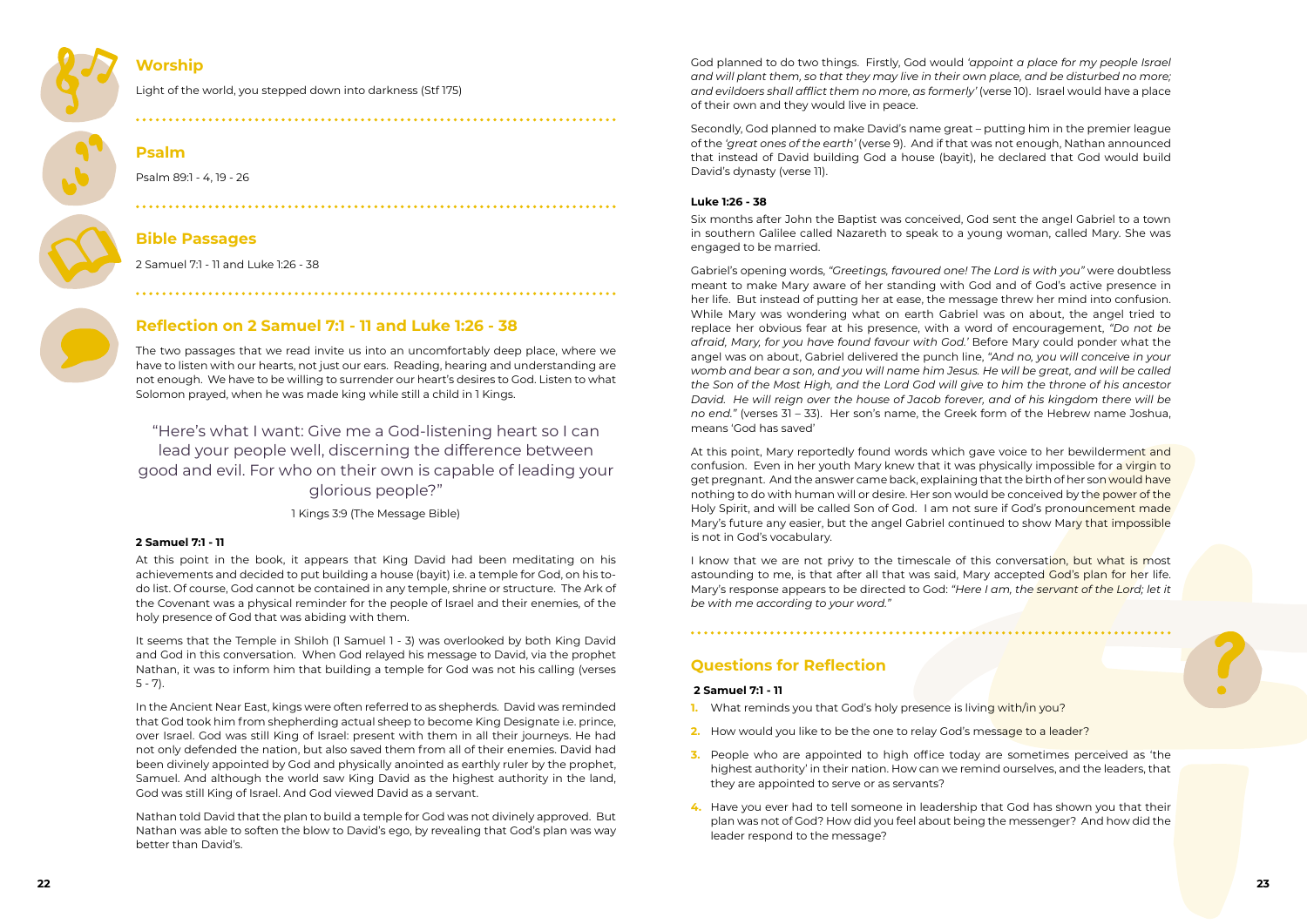- **5.** Think about what life is like for people who long for a place of their own, want to live free of those who hate them and yearn for a time when they can live in peace, where God has planted them. Then, as the Holy Spirit leads, bring their desires to God in prayer.
- **6.** Have you ever behaved as if you were helping God, rather than God helping you?
- **7.** King David had Nathan as a kind of spiritual director to help him hear God's direction. Who has God placed in your life to help you hear God's voice?

#### **Luke 1:26 - 38**

And for those whom You wish me to serve.

- **1.** Have you ever wondered why God sent the angel Gabriel to deliver the news to Mary, when the prophet Nathan was sent to give the message to King David?
- **2.** If a divine messenger appeared to you today, how do you think you might react?
- **3.** What do you think enabled Mary to speak when most of us would have been dumbfounded?
- **4.** Can you see any connection between verses 31-33 with the 2 Samuel 7 passage?
- **5.** When divine messengers declare God's plans for our lives, how do we react to what sounds physically impossible?
- **6.** The angel Gabriel left after Mary accepted her calling. Reflecting on your Christian discipleship, have you had an encounter with God which challenged you to ditch your chosen lifestyle for a more challenging and rewarding calling in God's service?
- **7.** In the Christian calendar there are specific seasons, (e.g. Lent or Advent) when we are invited to do a spiritual check-up. Ask God to show you when you should take time to consciously develop a listening heart.



## **Worship Hymn**

[Tell out, my soul, the greatness of the Lord!](https://www.methodist.org.uk/our-faith/worship/singing-the-faith-plus/hymns/tell-out-my-soul-the-greatness-of-the-lord-stf-186/) (StF 186)



## **Additional Resources for Reflection**



My sheep listen to my voice; I know them, and they follow me. Joint 10:27 NV



## **Prayer for Guidance**

God You made me.

Show me what you want me to do with my life.

Lead me. Guide me.



Give me a listening heart,

Ready to hear what You are asking of me,

And prompt to respond.

Give me a heart on fire with love for you

**Amen**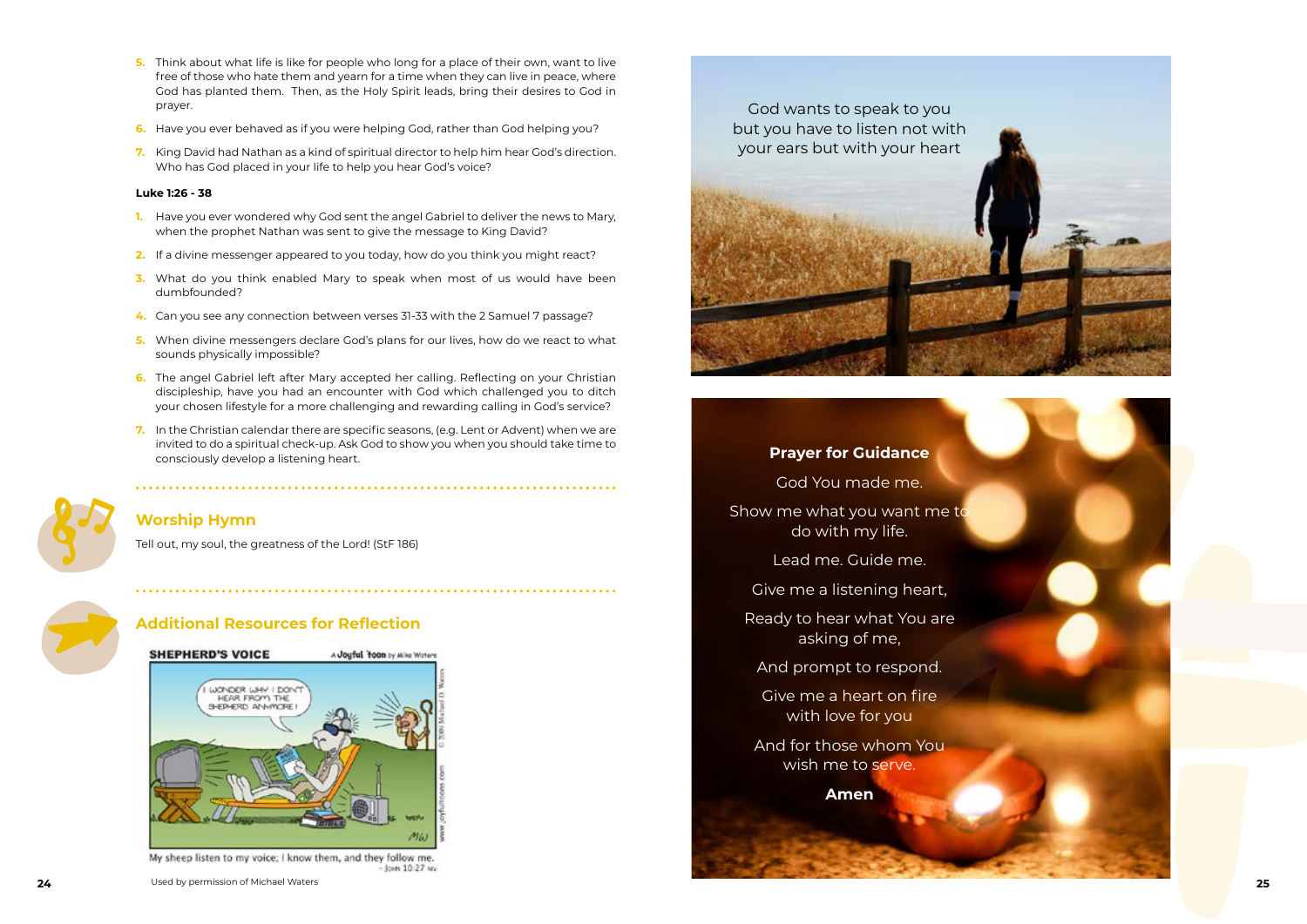# **ACKNOWLEDGEMENTS**

# **We are grateful for the contribution of these individuals**

**from the London District:** 

Mr Gideon Gasinu is a Local Preacher in the New River Circuit and a member of St Marks Methodist Church

Revd Dr Paul Hill is currently the Superintendent Minister of the London Mission (North West) Methodist Circuit and a London District Deputy Chair

The Revd Canon Dr Jennifer Smith is currently the Superintendent Minister of Wesley's Chapel and Leysian Mission

Revd Elaine Joseph is currently the Superintendent Minister of Harlesden Circuit. She was the Superintendent Minister of Wembley Circuit (2012 - 2020) and former Mission Partner, serving the South Caribbean District (1995 – 2007)

Revd David Hollingsworth is an artist and Presbyter in the Islington & Camden Mission Circuit

## **Personal Reflections**

|           | $\bullet\hspace{0.4mm}\bullet\hspace{0.4mm}\bullet\hspace{0.4mm}$ |
|-----------|-------------------------------------------------------------------|
|           |                                                                   |
|           |                                                                   |
|           |                                                                   |
|           |                                                                   |
|           |                                                                   |
| $•••••••$ |                                                                   |
| .<br>.    |                                                                   |
|           |                                                                   |
|           |                                                                   |
|           |                                                                   |
|           |                                                                   |
|           |                                                                   |
|           |                                                                   |
|           |                                                                   |
|           |                                                                   |
|           |                                                                   |
|           |                                                                   |
|           |                                                                   |
|           |                                                                   |
|           |                                                                   |
|           |                                                                   |
|           |                                                                   |